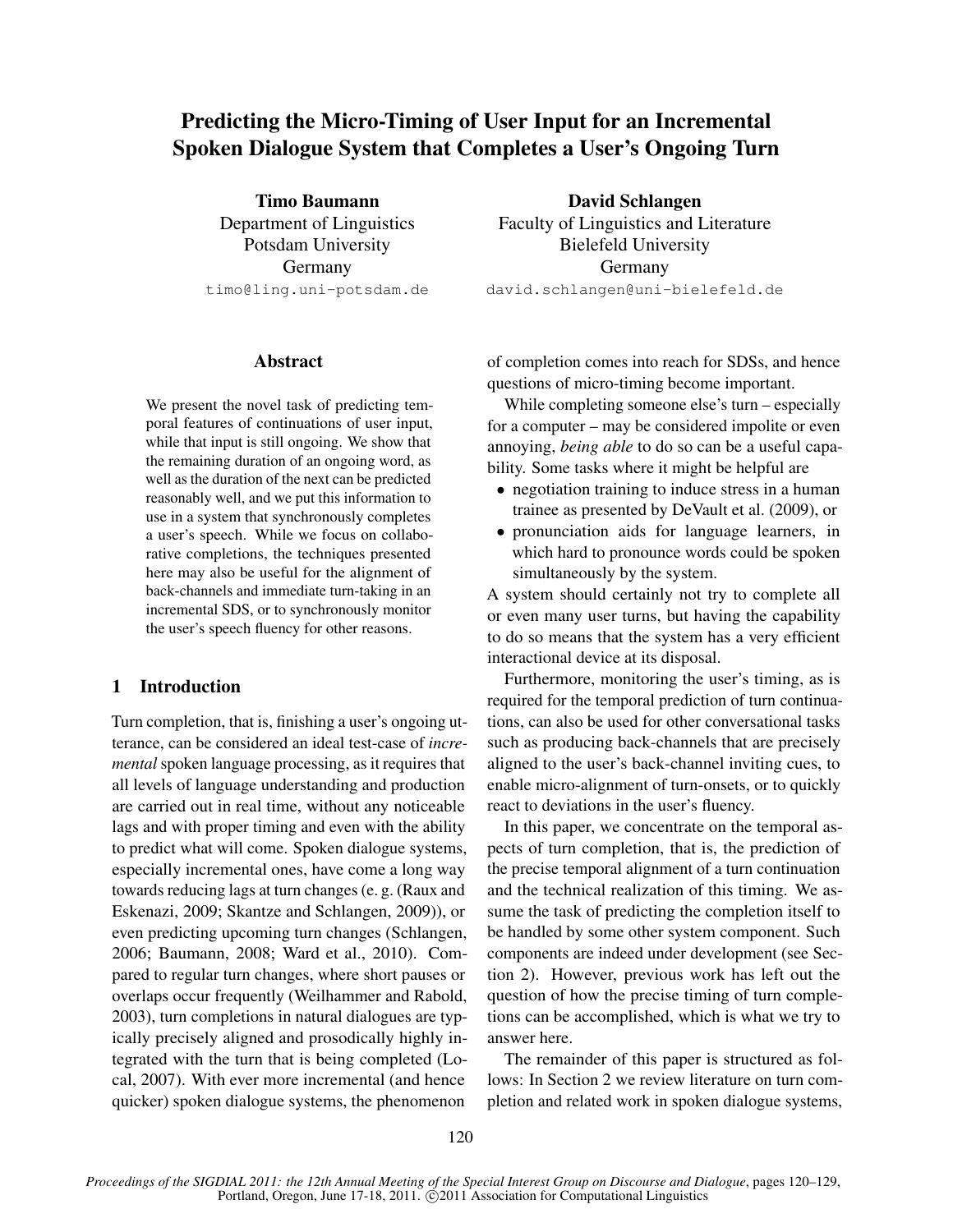before we explain what exactly our task is in Section 3. In Section 4 we present our system's overall architecture and the duration modelling technique that we use, before describing the corpus that we use in Section 5. In Section 6 we first analyse whether enough time to output a completion is available sufficiently often, before turning to the question for the actual sub-tasks of *when* and *how* to complete. We wrap up with concluding remarks and ideas for future work.

# 2 Related Work

The general phenomenon of turn completion can be broken down into cases where the completion is spoken simultaneously with the original speaker (*turn sharing*, (Lerner, 2002)) and where the floor changes in mid-utterance (*collaborative turn sequences* (Lerner, 2004) or *split utterances* (Purver et al., 2009)). In this paper, a differentiation between the two cases is not important, as we only deal with the question of when to start speaking (for the previously non-speaking system) and not the question of whether the current turn owner will stop speaking. Moreover, whether the other speaker will stop is beyond the system's control. Lerner (2004) distinguishes turn *co-optation*, in which a listener joins in to come first and win the floor, and turn *cocompletion*, in which the completion is produced in chorus. Both of these phenomena relate to the current speaker's speech: either to match it, or to beat it. While we focus on matching in this work, the methods described similarly apply to co-optation.

As Lerner (2002) notes, attributing this view to Sacks et al. (1974), simultaneous speech in conversation is often treated exclusively as a turn taking problem in need of repair. This is exactly the point of view taken by current spoken dialogue systems, which avoid overlap and interpret all simultaneous speech as *barge-in*, regardless of content. However, Lerner (2002) also notes that simultaneous speech systematically occurs without being perceived as a problem, e. g. in greetings, or when saying good bye, which are relevant sub-tasks in deployed SDSs.

Two corpus studies are available which investigate split utterances and their frequency: Skuplik (1999) looked at *sentence cooperations* in a corpus of task-oriented German (Poesio and Rieser, 2010) and found 3.4 % of such utterances. Purver et al. (2009) find 2.8 % of utterance boundaries in the BNC (as annotated by Fernández and Ginzburg  $(2002)$ ) to meet their definition of utterances split between speakers. Thus, while the absolute frequency may seem low, the phenomenon does seem to occur consistently across different languages and corpora.

Local (2007) describes phonetic characteristics at utterance splits (he calls the phenomenon *turn coconstruction*) which distinguish them from regular turn handovers, namely temporal alignment and close prosodic integration with the previous speaker's utterance. In this paper, we focus on the temporal aspects (both alignment and speech rate) when realizing turn completions, leaving pitch integration to future work.

Cummins (2009) analyses speech read aloud by two subjects at the same time (which he calls *synchronous speech*): Synchrony is slightly better in a live setting than with a subject synchronizing to a recording of speech which was itself spoken in synchrony and this is easier than to a recording of unconstrained speech. Cummins (2009) also experiments with reduced stimuli: eliminating  $f_0$ -contour had no significant impact on synchrony, while a carrier without segmental information (but including  $f_0$ -contour) fared significantly better than speaking to an uninformative hiss. (The first sentence of each recording was always left unmodified, allowing subjects to estimate speech rate even in the HISS condition.) Thus, pitch information does not seem necessary for the task but may help in the absence of segmental information.

On a more technical level and as mentioned above, much work has been put into speeding up end-ofturn detection and reducing processing lags at turn changes (Raux and Eskenazi, 2009) and more recently into end-of-turn prediction: Ward et al. (2010) present a model of turn-taking which estimates the remaining duration of a currently ongoing turn. We extend the task to predicting the remaining duration of any currently ongoing *word* in the turn. Of course, for this to be possible, words must be recognized while they are still being uttered. We have previously shown (Baumann et al., 2009) that this can be achieved with incremental ASR for the vast majority of words and with an average of 102 ms between when a word is first recognized and the word's end.

As mentioned above, our work relies on other incremental components to form a meaningful, turn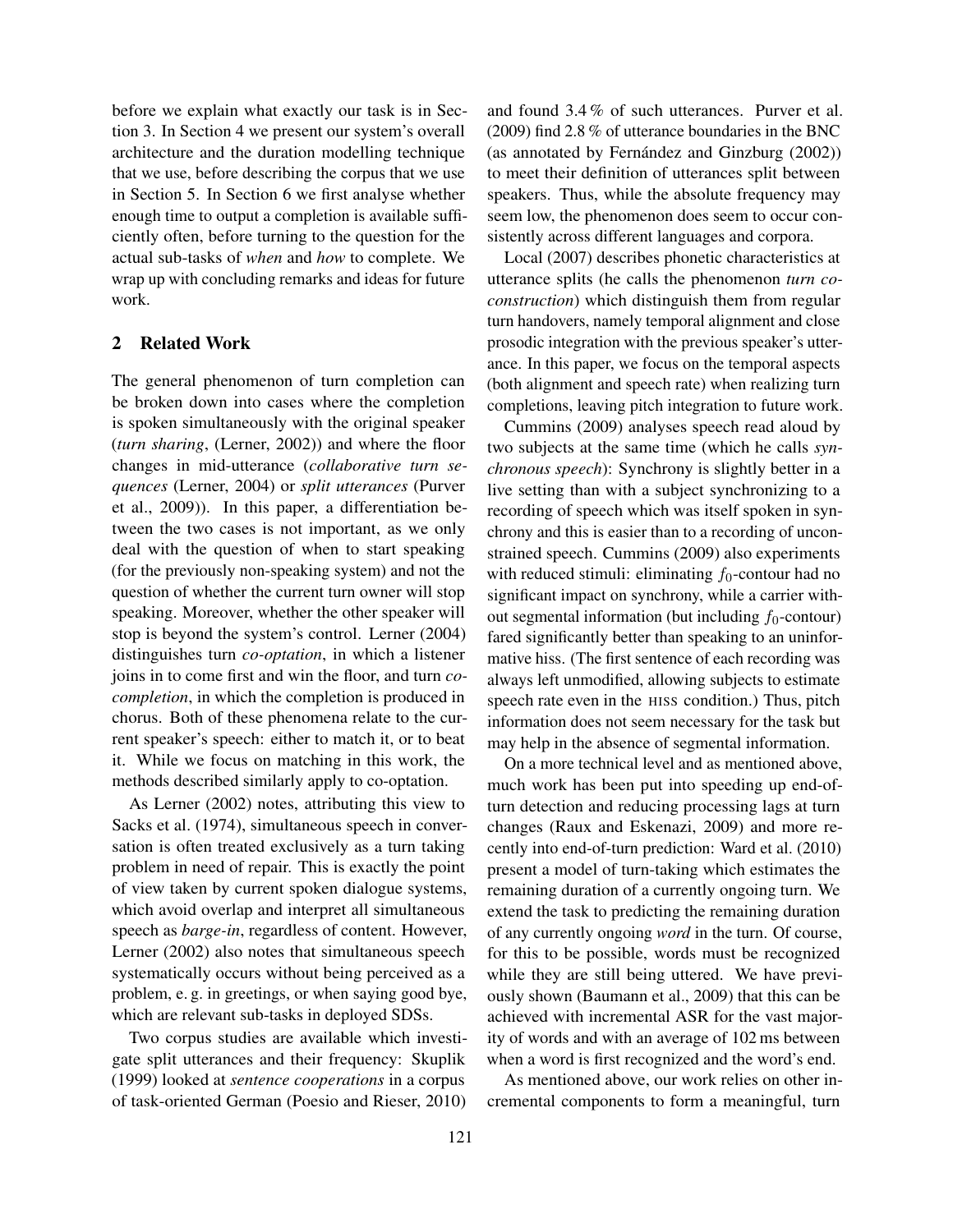completing application and such components are being developed: Incremental understanding is well underway (Sagae et al., 2009; Heintze et al., 2010), as is decision making on whether full understanding of an utterance has been reached (DeVault et al., 2009), and Purver et al. (2011) present an incremental semantics component aimed explicitly at split utterances. In fact, DeVault et al. (2009) provide exactly the counterpart to our work, describing a method that, given the words of an ongoing utterance, decides when the point of maximum understanding has been reached and with what words this utterance is likely to end. However, in their system demonstration, Sagae et al. (2010) use short silence time-outs to trigger system responses. Our work eliminates the need for such time-outs.

Hirasawa et al. (1999) present a study where immediate, overlapping back-channel feedback from the system was found to be inferior to acknowledging information only after the user's turn. However, they disregarded the back-channels' micro-temporal alignment as explored in this study (presumably producing back-channels as early as possible), so their negative results cannot be taken as demonstrating a general shortcoming of the interactional strategy.

# 3 The Task

The general task that our timing component tackles is illustrated in Figure 1. The component is triggered into action when an understanding module signals that (and with what words) a turn should be completed. At this *decision point*, our component must estimate (a) *when* the current word ends and (b) *how* the user will speak the predicted continuation. Ideally, the system will start speaking the continuation precisely when the next word starts and match the user's speech as best as possible. Thus, our component must estimate the time between decision point and ideal onset (which we call *holding time*) and the user's *speech rate* during the following words.

In order for the system to be able to produce a continuation ("five six seven*"* in Figure 1) in time, of course the decision point must come sufficiently early (i. e. during "four*"*) to allow for a completion to be output in due time. This important precondition must be met by-and-large by the employed ASR. However, it is not a strict requirement: If ASR results



Figure 1: The task: When notified that the ongoing utterance should be completed with "five six seven*"* after the word "four*"*, the first three words are used to (a) estimate the remaining duration of "four*"* and to (b) estimate the speech rate for the completion.

are lagging behind, the timing component's estimated holding time should turn negative. Depending on the estimated lag, a completion can be suppressed or, if it is small, fairly good completions can still be realized by shortening the first (few) phonemes of the completion to be synthesized.

We will now present our overall system before describing two strategies we developed for solving the task just described, and further on present the experiments we conducted with the system and their results in Sections 5 and 6.

## 4 System Description

Our system is based on the InproTK toolkit for incremental spoken dialogue systems (Schlangen et al., 2010) which uses Sphinx-4 (Walker et al., 2004) and MaryTTS (Schröder and Trouvain, 2003) as underlying ASR and TTS engines, respectively. The core of our system is a component that incrementally receives rich speech recognition input (words, their durations and a pitch track) from an incremental ASR and computes the timing of completions.

When receiving a new word from ASR, our component queries an understanding component whether a completion can be predicted, and if so, whether such a completion should be performed. In order to not duplicate the work of DeVault et al. (2009), we use a mock implementation of an understanding module, which actually knows what words are going to be spoken (from a transcript file) and aims to complete after *every* word spoken.

We have implemented two strategies for the timing module, which we will describe in turn, after first discussing a simple baseline approach.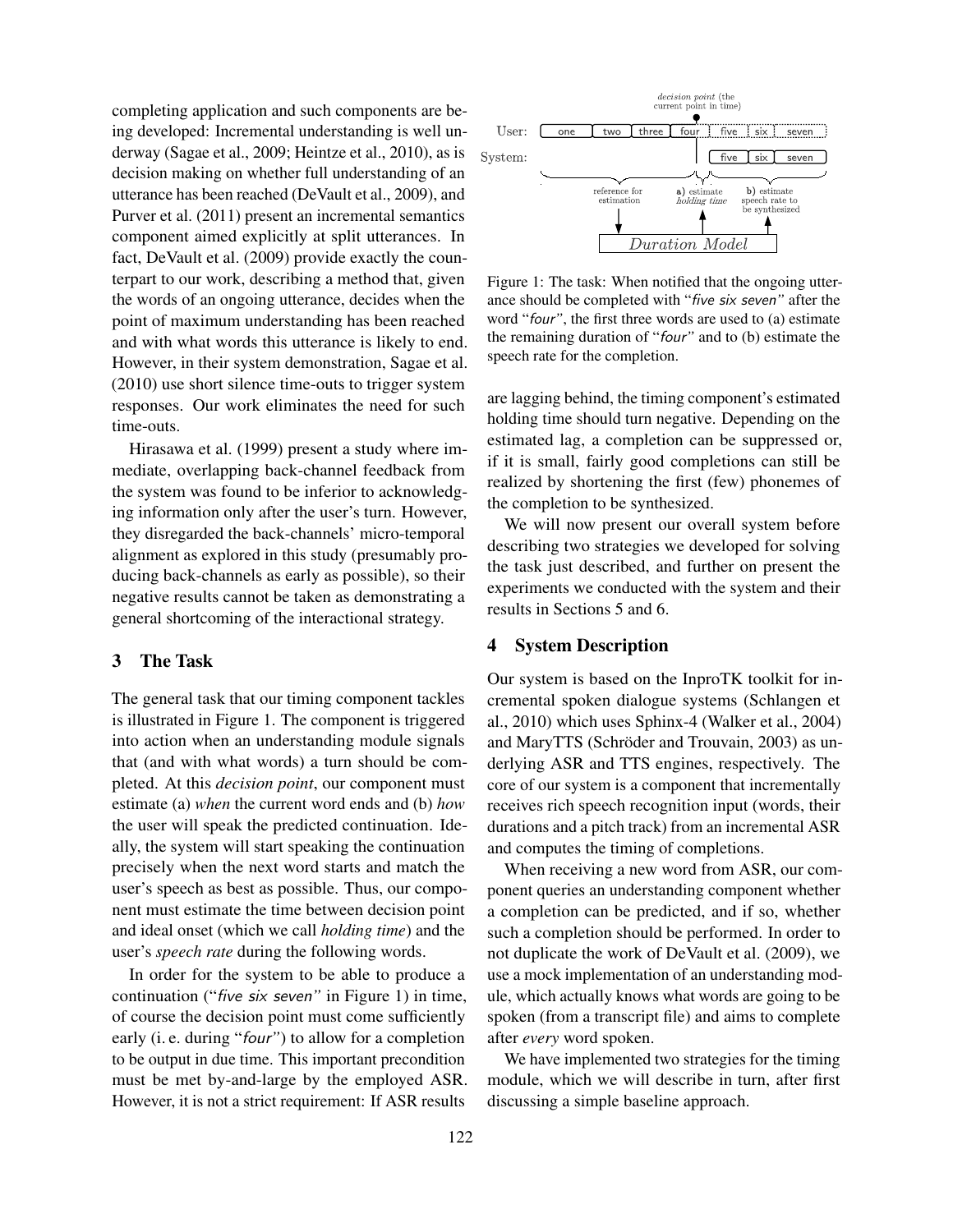Baseline: Speak Immediately A first, very simple approach for our timing component is to never wait between the decision point and outputting a completion right away. We believe that this was the strategy taken by Hirasawa et al. (1999) and we will show in our evaluation in Section 6.2 that it is not very good.

Strategy 1: Estimating ASR Lookahead In our ASR-based strategy (illustrated in Figure 2, top) the system estimates what we call its *lookahead* rate, i. e. the average time between when a word is first recognized by ASR and the word's end in the signal. This lookahead is known for the words that have been recognized so far and the average lookahead can then be used as an estimate of the remaining duration of the word that is currently being detected (i. e. its *holding time*). Once the currently spoken word is expected to end, the system should start to speak.

The strategy just described, as well as the baseline strategy, only solve half of the task, namely, when the continuation should be started, but not the question of *how* to speak, which we will turn to now. Both sub-tasks can be solved simultaneously by estimating the speech rate of the current speaker, based on what she already said so far, and considering this speech rate when synthesizing a completion. Speech rate estimation using some kind of duration model thus forms the second strategy's main component. For the purpose of this work, we focus on duration models in the context of TTS, where they are used to assign durations to the phones to be uttered. Rule-based approaches (Klatt, 1979) as well as methods using machine learning have been used (primarily CART (Breiman et al., 1984)); for HMM-based speech synthesis, durations can be generated from Gaussian probability density functions (PDFs) (Yoshimura et al., 1998). We are not aware of any work that uses duration models to predict the remaining time of an ongoing word or utterance.

In our task, we need the duration model to make estimations based on limited input (instead of providing plausibility ratings as in most ASR-related applications). As it turns out, a TTS system in itself is an excellent duration model because it potentially ponders all kinds of syntactic, lexical, post-lexical, phonological and prosodical context when assigning durations to words and their phones. Also, our task already involves a TTS system to synthesize the turn



Figure 2: Our strategies to estimate holding time (*when* to speak), and speech rate (*how* to speak; only Strategy 2).

 $completion - in our case MaryTTS (Schröder and)$ Trouvain, 2003). The durations can be accessed in symbolic form in MaryTTS, and the system allows to manipulate this information prior to acoustic synthesis. Depending on which voice is used, MaryTTS uses machine-learned duration models (CART or PDFs) or an optimized version of Klatt's (1979) rules which have been shown to perform only marginally worse than the CART-based approach (Brinckmann and Trouvain, 2003).

Strategy 2: Analysis-by-Synthesis As just described, we hence employ the TTS' duration model in an analysis-by-synthesis approach in this second strategy, as illustrated in Figure 2 (bottom): When triggered to complete an ongoing utterance, we query the TTS for the durations it would assign to a production of the predicted full utterance, i. e. the prefix that was heard plus the predicted continuation of the turn. In that way, the TTS can take the full utterance into account when assigning prosodic patterns which may influence durations. We then compute the factor that is needed to scale the TTS's duration of the words already finished by the user (in the example: "one two three*"*) to the duration of the actual utterance and apply this scaling factor to the remaining words in the synthesized completion. We can then read off the expected duration of the currently spoken word from the scaled TTS output and, by subtracting the time that this word is already going on, find out the *holding time*. Similarly, the completion of the turn which is now scaled to match the user's speech rate can be fed back to the synthesis system in order to generate the acoustic waveform which is to be output to the speakers once the system should start to speak.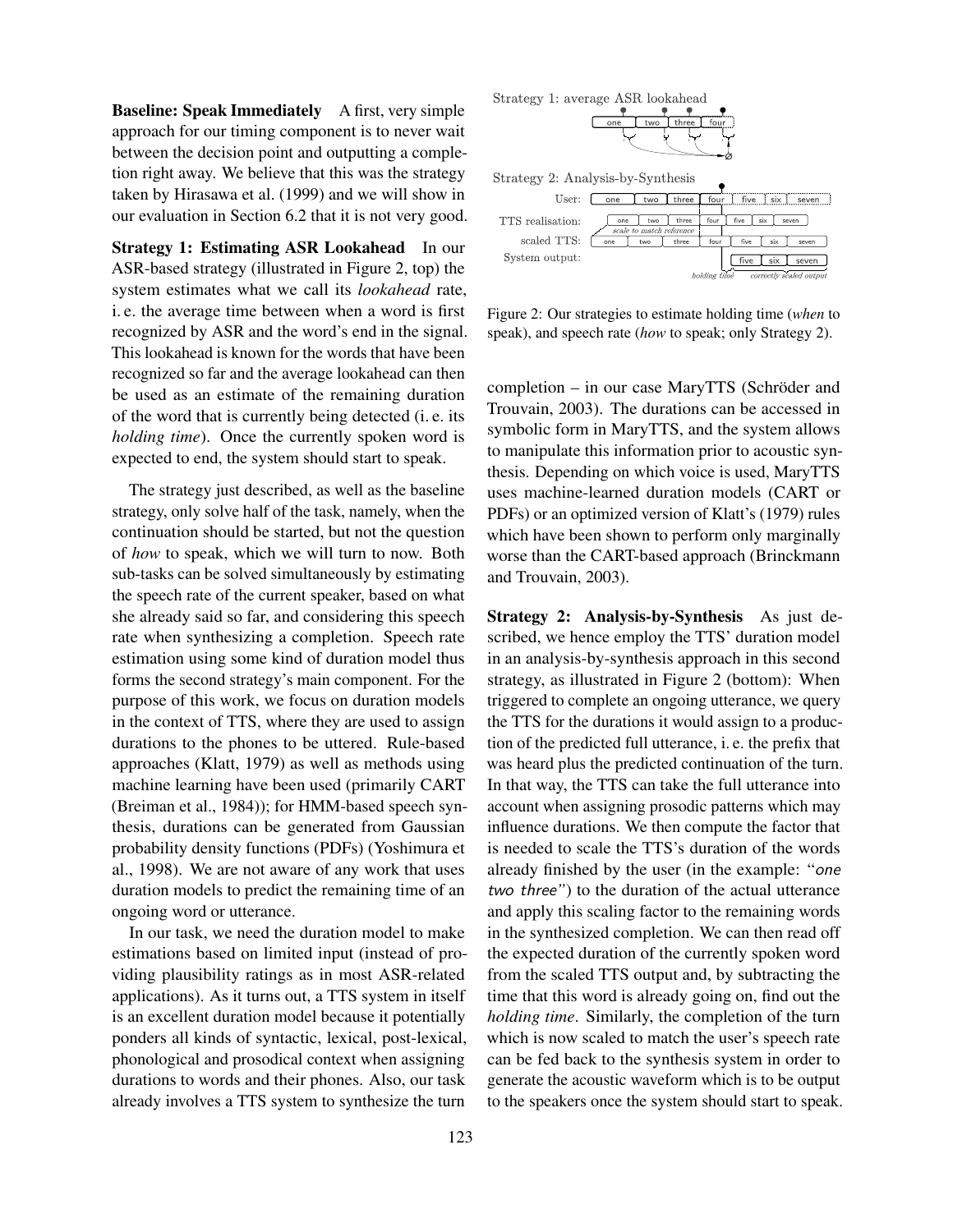#### 5 Corpus and Experiment Setup

In order to evaluate the accuracy of the individual components involved in the specific subtasks, we conducted a controlled offline experiment. We have not yet evaluated how actual users of our system would judge its performance at outputting collaborative completions.

As evaluation corpus we use recordings of the German version of the story *The North Wind and the Sun* (IPA, 1999) from the Kiel Corpus of Read Speech (IPDS, 1994). The story (including title) consists of 111 words and is read by 16 speakers, giving a total of 1776 words in 255 inter-pausal-units (IPUs), altogether resulting in about 12 minutes of speech. (In the following, we will equate "turns" with IPUs, as our corpus of read speech does not contain true turns.) Words and phones in our corpus have a mean/median/std dev duration of 319/290/171 ms and 78/69/40 ms, respectively.

We assume that every word can be a possible completion point in a real system, hence we evaluate the performance of our timing component for all words in the corpus. (This generalization may have an influence on our results: real collaborative completions are sometimes invited by the speaker, probably by giving cues that might simplify co-completion; if that is true, the version tackled here is actually harder than the real task.)

Good turn completions (and good timings) can probably only be expected in the light of high ASR performance. We trained a domain-specific language model (based on the test corpus) and used an acoustic model trained for conversational speech which was not specifically tuned for the task. The resulting WER is 4.2%. While our results could hence be considered too optimistic, Baumann et al. (2009) showed that incremental metrics remained stable in the light of varying ASR performance. We expect that lower ASR performance would not radically change prediction quality itself; rather, it would have an impact on how often continuations could be predicted, since that is based on correct understanding of the prefix of the utterance, limiting the amount of data points for our statistics.

Even though we simulated the understanding and prediction module, we built in some constraints that are meant to be representative of real implementations of such a module: it can only find the right completion if the previous two words are recognized correctly and the overall WER is lower than 10 %. (Coming back to Figure 1, if the system had falsely recognized "on two three*"*, no completion would take place: Even though the last two words "two three*"* were recognized correctly, the WER between "on two three*"* and "one two three*"* is too high.) Under this constraint, the timing component generated data for 1100 IPU-internal and 223 IPU-final words in our corpus.

The main focus of this paper is turn completion and completions can only take place if there is something left to complete (i. e. after turn-internal words). It is still useful to be able to predict the duration of turn-final words, though, as this is a prerequisite for the related task of timing speaker changes. For this reason, we include both turn-internal and turn-final words in the analyses in Section 6.2.

In the evaluation, we use the ASR's word alignments from recognition as gold standard (instead of e. g. hand-labelled timings), which are essentially equal to output from forced alignment. However, when evaluating how well our timing component predicts the following word's duration, we need that word to also be correctly recognized by ASR. This holds for 1045 words in our corpus, for which we report results in Section 6.3.

## 6 Results

We evaluate the timing of our system with regards to whether completions are possible in general, when a completion should be produced, and what the speech rate of the completion should be in the subsections below.

#### 6.1 Availability of Time to Make a Decision

While it is strictly speaking not part of the timing component, a precondition to being able to speak *just-in-time* is to ponder this decision sufficiently early as outlined above.

Figure 3 shows a statistic of when our ASR first hypothesizes a correct word relative to the word's end (which can be determined post-hoc from the final recognition result) on the corpus. Most words are hypothesized before their actual endings, with a mean of 134 ms (median: 110 ms) ahead. This leaves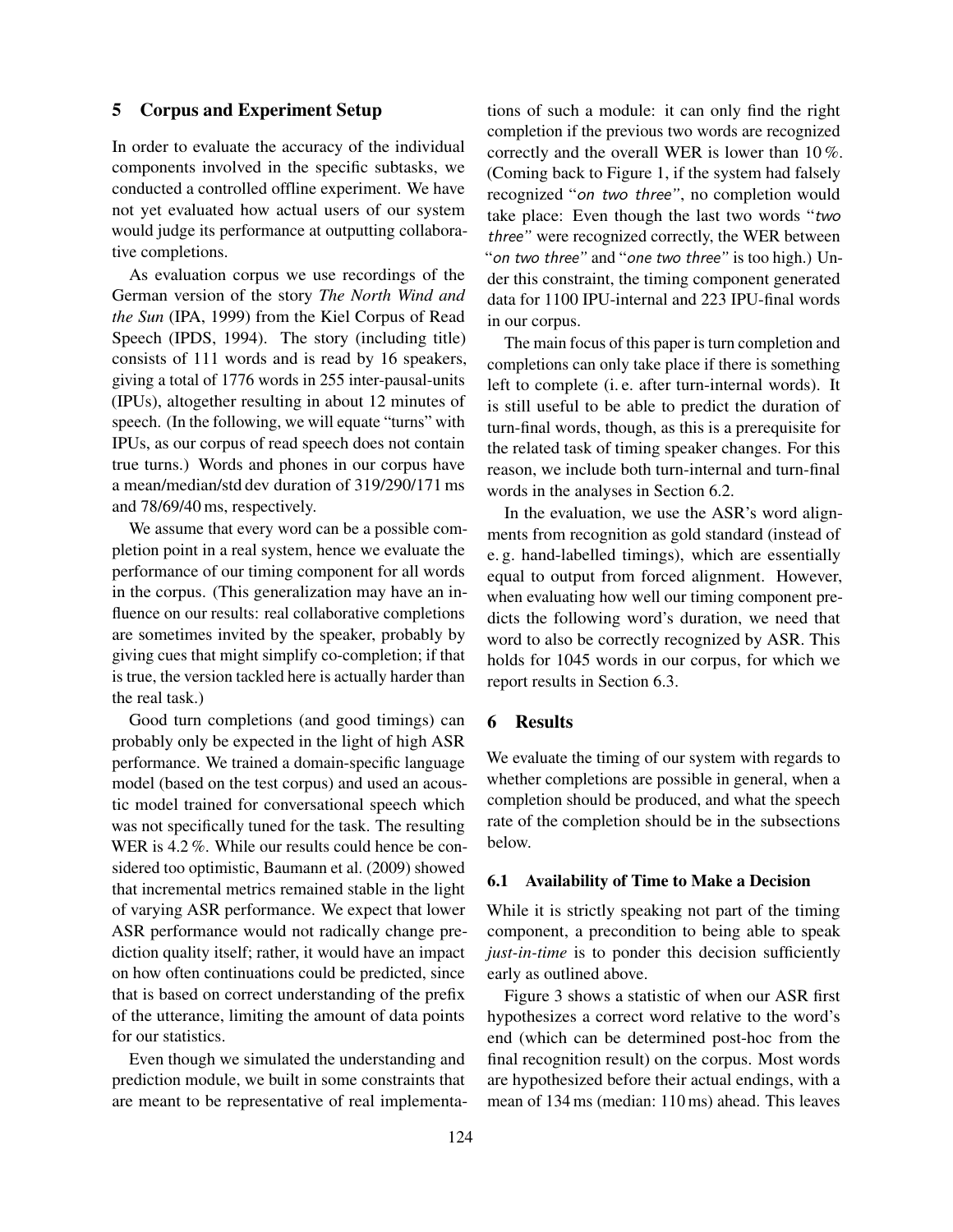

Figure 3: Statistics of when decisions can be first taken relative to the word's end (determined post-hoc).

enough lookahead to synthesize a completion and for some delays that must be taken into account for input and output buffering in the sound card, which together take around 50 ms in our system.

Interestingly, lookahead differs widely for the speakers in our corpus with means between 97 and 237 ms. As can be seen in Figure 3, some words are only hypothesized *after the fact*, or at least too late to account for the inevitable lags, which renders impossible successful turn-completions following these words. However, the timing component should know when it is too late – the holding time should be negative – and could either not output the completion at this point or e. g. back off to setting in one or more phones or syllables later (actually, back off until the holding time turns positive).

#### 6.2 When to Start Speaking

We evaluate the strategies from Section 4 by comparing the predicted holding times with the ideal holding time, i. e. the time necessary to match the ASR's lookahead.

Figure 3 can also be taken as depicting the error distribution of our baseline strategy to find out when to start a completion: on average, the completion will be early by 134 ms if it is uttered immediately and the distribution is somewhat skewed. An unbiased baseline strategy is obtained by subtracting the global mean from the holding times. This however requires the mean to be known in advance and is hence inflexible: the global mean may very well be different for other data sets as it already differs between

| model                  | error distribution metrics (in ms) |        |         |     |  |
|------------------------|------------------------------------|--------|---------|-----|--|
|                        | mean                               | median | std dev | MAE |  |
| baseline: all          | $-134$                             | $-110$ | 107     | 110 |  |
| baseline $-\mu$        | 0                                  | 23     | 107     | 63  |  |
| <b>ASR-based</b> : all | $-2$                               | 19     | 105     | 60  |  |
| <b>IPU-internal</b>    | 26                                 | 33     | 82      | 51  |  |
| IPU-final              | $-148$                             | -143   | 87      | 142 |  |
| <b>TTS-based</b> : all | $-3$                               | 4      | 85      | 45  |  |
| <b>IPU-internal</b>    | 12                                 | 11     | 77      | 41  |  |
| IPU-final              | -78                                | -76    | 83      | 79  |  |

Table 1: Descriptive statistics of the error distributions over estimated onset times for different duration models.

speakers in our corpus. The two other strategies' error distributions are less skewed, so we just report the distributions' mean, median, and standard deviation,<sup>1</sup> as well as the median absolute error (MAE) for the ASR-based, the TTS-based and the baseline strategies in Table 1.

As can be seen in Table 1, both strategies are similarly effective in predicting the average remaining time of a currently uttered word, reducing the mean error close to zero, a significant improvement over starting a completion or next turn immediately. (ANOVA with post-hoc Tukey's honest significance differences test.) While our two approaches perform similarly when comparing the performance for all words, there actually are differences when looking separately at IPU-internal and IPU-final words. In both cases the TTS-based approach has a significantly lower bias (paired Student's t-tests,  $p < 0.01$ ).

The bias of both strategies differs depending on whether the current word is IPU-internal or -final. We believe this to be due to final lengthening: phones are about 40 % longer in IPU-final words. This is not captured by the ASR-based strategy and the lengthening may be stronger than what is predicted by the pronunciation model of the TTS we use.

A low standard deviation of the error distribution is probably even more important than a low mean error, as it is variability, or *jitter*, that makes a system unpredictable to the user. While there is no significant improvement of the ASR-based approach over the baseline, the TTS-based approach significantly outperforms the other approaches with a 20 % re-

<sup>&</sup>lt;sup>1</sup>We prefer to report mean and std dev for bias and jitter separately; notice that RMSE=  $\sqrt{\mu^2 + \sigma^2}$ .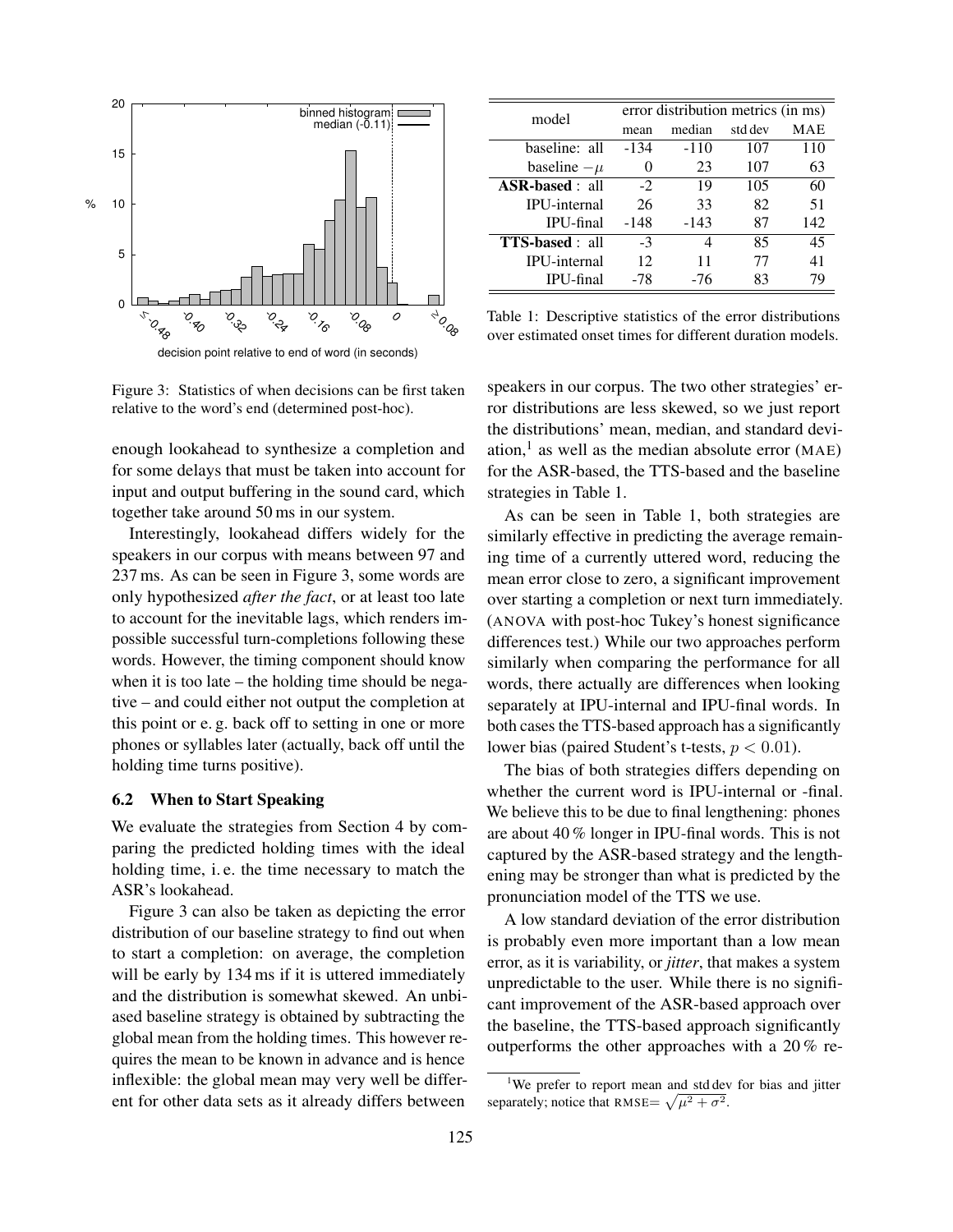| task                        | error distribution metric (in ms) |        |         |     |
|-----------------------------|-----------------------------------|--------|---------|-----|
|                             | mean                              | median | std dev | MAE |
| <b>TTS-based</b> : duration | $-5$                              |        | 75      | 45  |
| $+$ ASR-based : onset       | 26                                | 33     | 82      | 51  |
| $=$ end of word             | 25                                | 30     | 100     | 81  |
| $+ TTS-based: onset$        | 12                                | 11     | 77      | 41  |
| $=$ end of word             |                                   | 10     | 94      | 74  |

Table 2: Descriptive statistics of the error distributions for the first spoken word of a completion.

duction of jitter down to about the average phone's length (Browne-Forsythe's modified Levene's test,  $p < 0.001$ ).

Regarding human performance in synchronous speech, Cummins (2002) reports an MAE of 30 ms for the synchronous condition. However, MAE increased to 56 ms when synchronizing to an (unsynchronously read) recording, a value which is in the range of our results (and with our system relying on similar input).

#### 6.3 How to Speak

As explained in the task description, knowing when to speak is only one side of the medal, as a turn completion itself must be integrated with the previous speech in terms of duration, prosodic shape and loudness.

Only our TTS-based strategy is capable of outputting predictions for a future word; our ASR-based approach does not provide this information. However, both duration and onset estimation (the next onset is identical to the end of the current word as estimated in Section 6.2) together determine the error at the word's end. Hence, we report the error at the next word's end for the TTS strategy's duration estimate combined with both strategies' onset estimates in Table 2.

Duration prediction for the next word with the TTS-based strategy works similarly well as for ongoing words (as in Section 6.2), with an MAE of 45 ms (which is again in the range of human performance). However, for the next word's end to occur when the speaker's word ends, correct onset estimation is just as important. When we combine onset estimation with duration prediction, errors add up and hence the error for the next word's end is somewhat higher than for either of the tasks alone, with a standard deviation of 94 ms and an MAE of 74 ms for the TTS-based model, which again outperforms the ASR-based model.

So far, we have not evaluated the matching of prosodic characteristics such as loudness and intonation (nor implemented their prediction). We believe that simple matching (as we implemented for onset and speech rate) is not as good a starting point for these as they are more complex. Instead, we believe these phenomena to mostly depend on communicative function, e. g. a co-optation having a wide pitchrange and relatively high loudness regardless of the current speaker's speech. Additionally, pitch-range would have to be incrementally speaker-normalized which results in some implementation difficulties.<sup>2</sup>

#### 7 Demo Application: Shadowing

To get a feeling for the complete system and to demonstrate that our timing component works on live input, we implemented a shadowing application which completes – or rather shadows – a user utterance word-by-word. Given the prediction for the next word's onset time and duration it prepares the output of that next word while the user is still speaking the preceding word. As the application expects to know what the user is going to speak, the user is currently limited to telling the story of *North Wind and the Sun*.

Two examples of shadowings are shown in Appendix  $A<sup>3</sup>$ . As can be seen in the screenshots, the decision points for all words are sufficiently early before the next word, allowing for the next word's output generation to take place. Overall, shadowing quality is good, with the exception of the second "die*"* in the second example. However, there is an ASR error directly following ("aus*"* instead of "luft*"*) and the ASR's alignment quality for "sonne die*"* is already sub-optimal. Also, notice that the two words following the ASR error are not shadowed as per our error recovery strategy outlined in Section 5.

 $2$ Edlund and Heldner (2007) report that for a reliable pitchrange estimation 10 to 20 seconds of *voiced* speech and hence – in our view – twice the amount of audio is necessary. This would have reduced our corpus size by too much.

 $3$ Audio files of the examples are available at http://www. ling.uni-potsdam.de/˜timo/pub/shadowing/.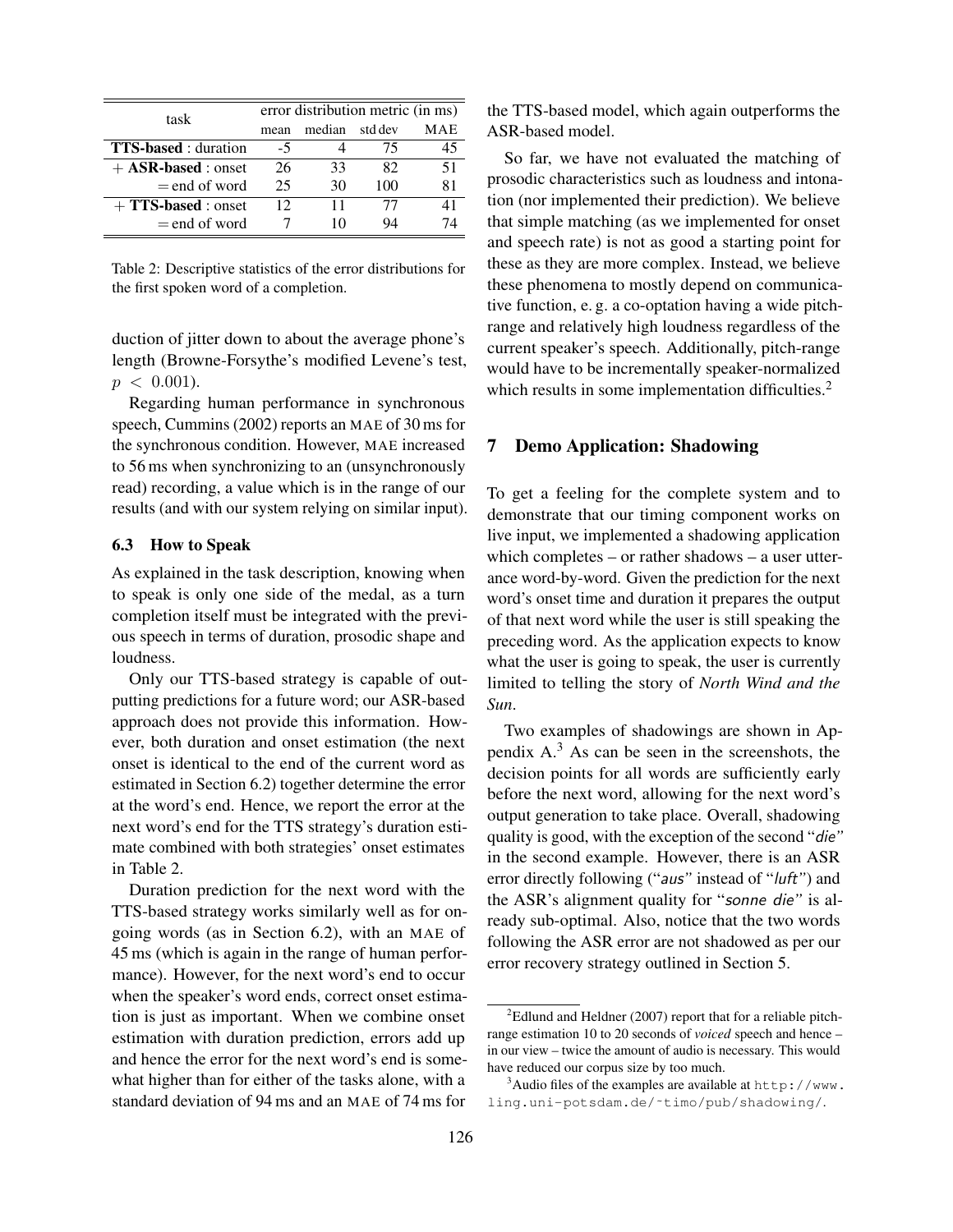#### 8 Discussion and Future Work

We described the task of micro-timing, or microaligning a system response (in our case a turn completion and shadowing a speaker) to the user's speech based on incremental ASR output and with both ASR and symbolic TTS output as duration models to predict when and how a completion should be uttered.

We have shown first of all, that a completion is possible after most words, as an incremental ASR in a small-enough domain can have a sufficient lookahead. Additionally, we have shown that the TTS-based duration model is better than both the baseline and the ASR-based model. Both the next word's onset and duration can be predicted relatively well ( $\sigma = 77$  ms and  $\sigma = 75$  ms, respectively), and within the margin of human performance in synchronously reading speech. It is interesting to note here that synchronous speech is simplified in prosodic characteristics (Cummins, 2002), which presumably facilitates the task. Errors in speech rate estimation add up, so that the deviation at the next word's end is somewhat higher  $(\sigma = 94 \,\text{ms})$ . Deviation will likely increase for longer completions, underlining the need for an incremental speech synthesis system which should allow to instantly adapt output to changes in speech rate, content, and possibly sentiment of the other speaker.

Clearly, our duration modelling is rather simplistic and could likely be improved by combining ASR and TTS knowledge, more advanced (than a purely linear) mapping when calculating relative speech rate, integration of phonetic and prosodic features from the ASR, and possibly more. As currently implemented, improvements to the underlying TTS system (e. g. more "conversational" synthesis) should automatically improve our model. The TTS-based approach integrates additional, non-ASR knowledge, and hence it should be possible to single out those decision points after which a completion would be especially error-prone, trading coverage against quality of results. Initial experiments support this idea and we would like to extend it to a full error estimation capability.

We have focused the analysis of incrementally comparing expected to actual speech rate to the task of micro-aligning a turn-completion and shadowing a speaker. However, we believe that this capability can be used in a broad range of tasks, e. g. in combination

with word-based end-of-turn detection (Atterer et al., 2008) to allow for swift turn taking.<sup>4</sup> In fact, precise micro-alignment of turn handovers could be used for controlled testing of linguistic/prosodic theory such as the oscillator model of the timing of turn-taking (Wilson and Wilson, 2005).

Finally, duration modelling can be used to quickly detect deviations in speech rate (which may indicate hesitations or planning problems of the user) *as they happen* (rather than post-hoc), allowing to take the speaker's fluency into account in understanding and turn-taking coordination as outlined by Clark (2002).

#### Acknowledgments

This work was funded by a DFG grant in the Emmy Noether programme. We wish to thank the anonymous reviewers for their very helpful comments.

#### References

- Michaela Atterer, Timo Baumann, and David Schlangen. 2008. Towards incremental end-of-utterance detection in dialogue systems. In *Proceedings of Coling*, Manchester, UK.
- Timo Baumann, Michaela Atterer, and David Schlangen. 2009. Assessing and improving the performance of speech recognition for incremental systems. In *Proceedings of NAACL*, Boulder, USA.
- Timo Baumann. 2008. Simulating spoken dialogue with a focus on realistic turn-taking. In *Proceedings of the 13th ESSLLI Student Session*, Hamburg, Germany.
- Leo Breiman, Jerome H. Friedman, Richard A. Olshen, and Charles J. Stone. 1984. *Classification and regression trees*. Wadsworth, Monterey.
- Caren Brinckmann and Jürgen Trouvain. 2003. The role of duration models and symbolic representation for timing in synthetic speech. *International Journal of Speech Technology*, 6(1):21–31.
- Herbert H. Clark. 2002. Speaking in time. *Speech Communication*, 36(1):5–13.
- Fred Cummins. 2002. On synchronous speech. *Acoustic Research Letters Online*, 3(1):7–11.
- Fred Cummins. 2009. Rhythm as entrainment: The case of synchronous speech. *Journal of Phonetics*, 37(1):16– 28.

<sup>4</sup>Additionally, both our models consistently under-estimate the duration of IPU-final words. It should be possible to turn this into a feature by monitoring whether a word actually has ended when it was predicted to end. If it is still ongoing, this may be an additional indicator that the word is turn-final.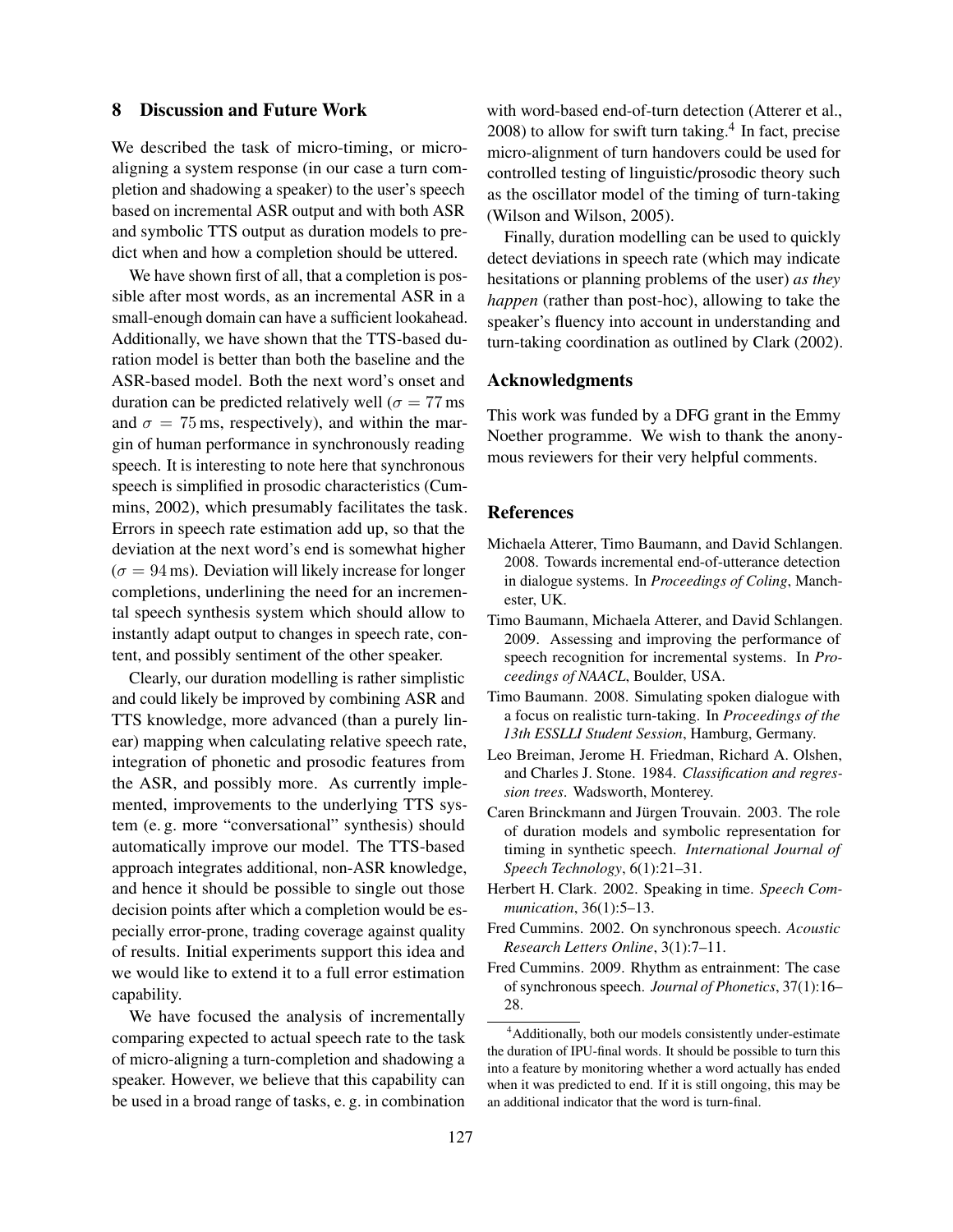- David DeVault, Kenji Sagae, and David Traum. 2009. Can I finish? Learning when to respond to incremental interpretation results in interactive dialogue. In *Proceedings of SIGDIAL*, London, UK.
- Jens Edlund and Mattias Heldner. 2007. Underpinning /nailon/: Automatic Estimation of Pitch Range and Speaker Relative Pitch. In *Speaker Classification II*, volume 4441 of *LNCS*, pages 229–242. Springer.
- Raquel Fernández and Jonathan Ginzburg. 2002. Nonsentential utterances: A corpus-based study. *Traitement automatique des languages*, 43(2):13–42.
- Silvan Heintze, Timo Baumann, and David Schlangen. 2010. Comparing local and sequential models for statistical incremental natural language understanding. In *Proceedings of SIGDIAL*, Tokyo, Japan.
- Jun-ichi Hirasawa, Mikio Nakano, Takeshi Kawabata, and Kiyoaki Aikawa. 1999. Effects of system barge-in responses on user impressions. In *Proceedings of Eurospeech*, Budapest, Hungary.
- International Phonetic Association, IPA. 1999. *Handbook of the International Phonetic Association*. Cambridge University Press.
- Institut für Phonetik und digitale Sprachverarbeitung, IPDS. 1994. The Kiel corpus of read speech. CD-ROM.
- Dennis H. Klatt. 1979. Synthesis by rule of segmental durations in English sentences. *Frontiers of Speech Communication Research*, pages 287–299.
- Gene H. Lerner. 2002. Turn sharing: The choral coproduction of talk in interaction. In C. Ford, B. Fox, and S. Thompson, editors, *The Language of Turn and Sequence*, chapter 9. Oxford University Press.
- Gene H. Lerner. 2004. Collaborative turn sequences. In Gene H. Lerner, editor, *Conversation Analysis: Studies from the First Generation*, Pragmatics & Beyond, pages 225–256. John Benjamins, Amsterdam.
- John Local. 2007. Phonetic detail and the organisation of talk-in-interaction. In *Proceedings of the 16th ICPhS*, Saarbrücken, Germany.
- Massimo Poesio and Hannes Rieser. 2010. Completions, coordination, and alignment in dialogue. *Dialogue and Discourse*, 1(1):1–89.
- Matthew Purver, Christine Howes, Patrick G. T. Healey, and Eleni Gregoromichelaki. 2009. Split utterances in dialogue: a corpus study. In *Proceedings of SIGDIAL*, London, UK.
- Matthew Purver, Arash Eshghi, and Julian Hough. 2011. Incremental semantic construction in a dialogue system. In *Proceedings of the 9th IWCS*, Oxford, UK.
- Antoine Raux and Maxine Eskenazi. 2009. A finitestate turn-taking model for spoken dialog systems. In *Proceedings of NAACL*, Boulder, USA.
- Harvey Sacks, Emanuel A. Schegloff, and Gail A. Jefferson. 1974. A simplest systematic for the organization of turn-taking in conversation. *Language*, 50:735–996.
- Kenji Sagae, Gwen Christian, David DeVault, and David Traum. 2009. Towards natural language understanding of partial speech recognition results in dialogue systems. In *Proceedings of NAACL*, Boulder, USA.
- Kenji Sagae, David DeVault, and David Traum. 2010. Interpretation of partial utterances in virtual human dialogue systems. In *Proceedings of NAACL*.
- David Schlangen, Timo Baumann, Hendrik Buschmeier, Okko Buß, Stefan Kopp, Gabriel Skantze, and Ramin Yaghoubzadeh. 2010. Middleware for incremental processing in conversational agents. In *Proceedings of SIGDIAL*, Tokyo, Japan.
- David Schlangen. 2006. From reaction to prediction: Experiments with computational models of turn-taking. In *Proceedings of Interspeech*, Pittsburgh, USA.
- Marc Schröder and Jürgen Trouvain. 2003. The German text-to-speech synthesis system MARY: A tool for research, development and teaching. *International Journal of Speech Technology*, 6(3):365–377.
- Gabriel Skantze and David Schlangen. 2009. Incremental dialogue processing in a micro-domain. In *Proceedings of EACL*, Athens, Greece.
- Kristina Skuplik. 1999. Satzkooperationen. Definition und empirische Untersuchung. Technical Report 1999/03, SFB 360, Universität Bielefeld.
- Willie Walker, Paul Lamere, Philip Kwok, Bhiksha Raj, Rita Singh, Evandro Gouvea, Peter Wolf, and Joe Woelfel. 2004. Sphinx-4: A flexible open source framework for speech recognition. Technical Report SMLI TR2004-0811, Sun Microsystems Inc.
- Nigel Ward, Olac Fuentes, and Alejandro Vega. 2010. Dialog prediction for a general model of turn-taking. In *Proceedings of Interspeech*, Tokyo, Japan.
- Karl Weilhammer and Susen Rabold. 2003. Durational aspects in turn taking. In *Proceedings of the 15th ICPhS*, Barcelona, Spain.
- Margaret Wilson and Thomas P. Wilson. 2005. An oscillator model of the timing of turn-taking. *Psychonomic Bulletin & Review*, 12(6):957–968.
- Takayoshi Yoshimura, Keiichi Tokuda, Takashi Masuko, Takao Kobayashi, and Tadashi Kitamura. 1998. Duration modeling for HMM-based speech synthesis. In *Proceedings of the 5th ICSLP*, Sydney, Australia.